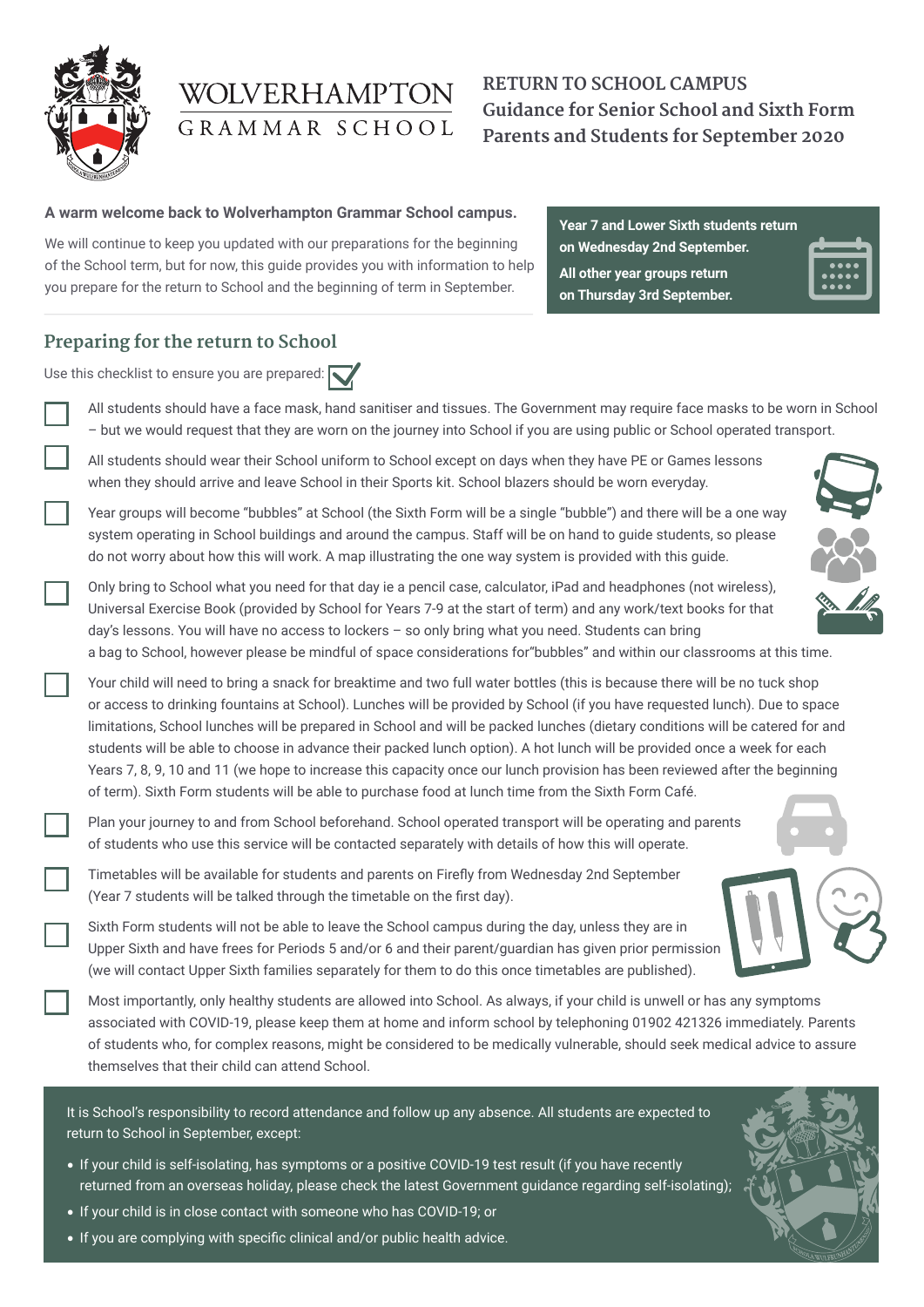

# WOLVERHAMPTON GRAMMAR SCHOOL

# **RETURN TO SCHOOL CAMPUS Guidance for Senior School and Sixth Form Parents and Students for September 2020**

### **Arriving and leaving School**



**Please try to walk or cycle to School if you can. School operated transport will be operating (families who use this service have been contacted separately about these arrangements).**



**Staff will be on hand to guide students and escort them as necessary.**



**Extra and co-curricular after School clubs will not operate immediately – we will let you know when they can restart. Homework Club will still be available until 5.30pm in "bubble" buildings.**



**Students should arrive at School no earlier than 8am and in time for morning registration at 8.50am. To help ease congestion at the end of the School day there will be staggered end times and collection points if you are collecting your child.** 



**It is important at this time we limit the amount of time students and staff are moving around campus. The locations of lessons will feel a little strange at first and for the vast majority of lessons, your teachers will come to you (rather than students move around campus). Your timetables will tell you where your next lesson is (just like they did before) and you must follow the one way system around School.**



**Any students who arrive early should go straight to their Form rooms (which are in "bubbles") or the outside space on Moreton's Piece which will be divided into spaces for each "bubble".**



**Students will see a number of marquees dotted around campus – don't worry, we will tell you when to use them. For example, students having Art and/or Design & Technology lessons will be asked to wait in a marquee to be collected and escorted to the classroom.**

#### **Your "bubbles" and collection times will be:**

#### **Year 7**

Art and Drama building (also known as the Hutton). Students for the first week should be dropped off at the Main Reception where they will be escorted to the Art and Drama building. **End time: 3.50pm Pick-up time: 3.50pm from the Hutton or front of School.**

**Year 8** Ground floor Merridale Building **End time: 4.05pm Pick-up time: 4.15pm from Merridale Lane Gates.**

**Year 9** Languages Building **End time: 3.55pm Pick-up time: 4pm from Merridale Lane Gates.**

**Year 10** Maths classrooms **End time: 4pm Pick-up time: 4.10pm from the Hutton Gates.**

**Year 11** First floor Merridale Building **End time: 4.10pm Pick-up time: 4.20pm from the main entrance.**

**Sixth Form** Sixth Form Centre **End time: 4.20pm Pick-up time: 4.30pm from the Compton Road.**

The wellbeing of all our students is our first priority. All students will be supported at School and the changes that have been made to their School day will be explained with great care and in detail. A programme of additional pastoral support has been created specifically for this time and resources are also available on the Parent and Student portals.

We are all having to accept a 'new normal' and some aspects of School life may look and feel a little different, for example PPE around School or the absence of competitive sports fixtures and events. We will continue to keep you updated on any specific changes to your child's schedule or experience of School life.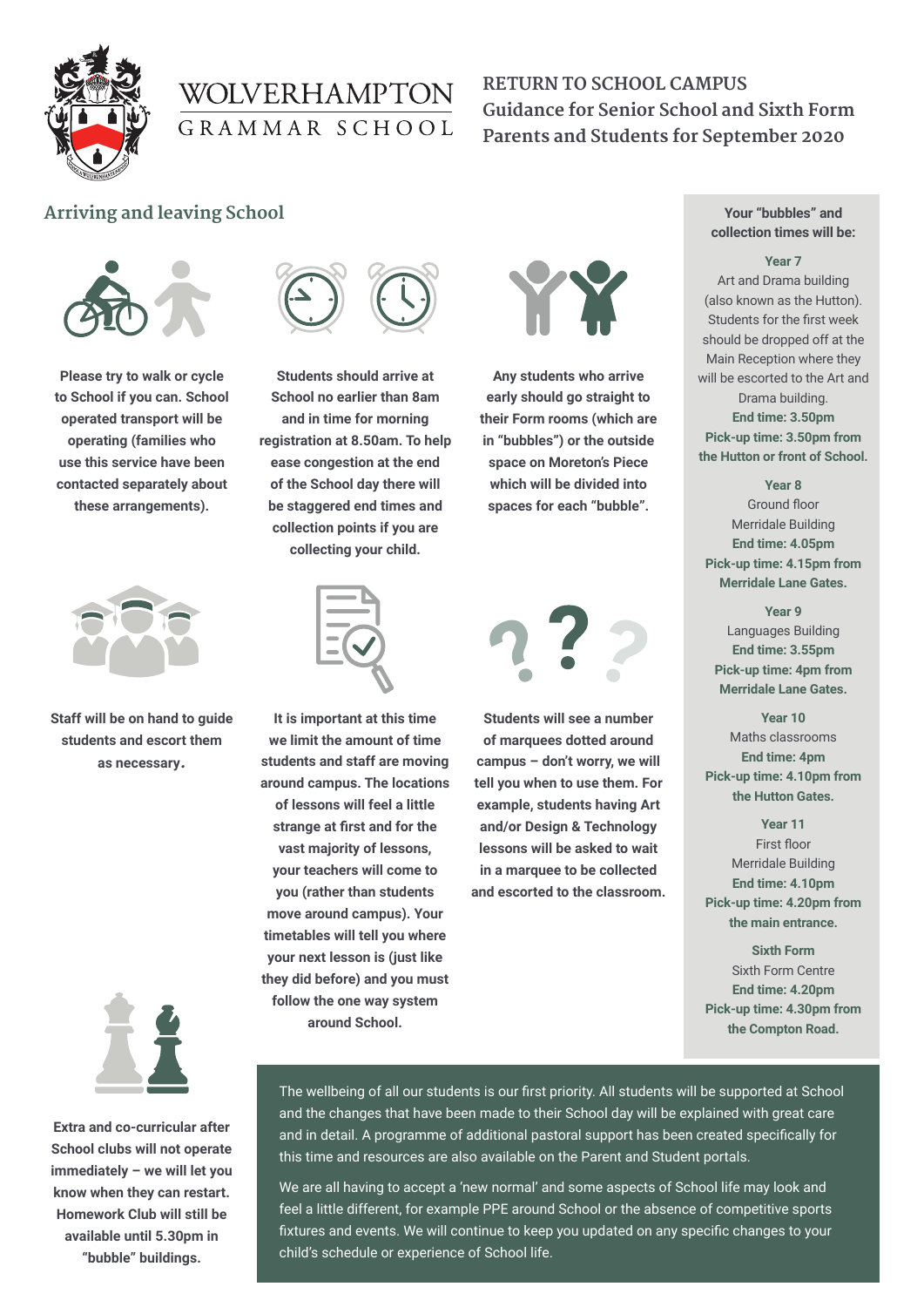

# WOLVERHAMPTON GRAMMAR SCHOOL

# **RETURN TO SCHOOL CAMPUS Guidance for Senior School and Sixth Form Parents and Students for September 2020**

## **A typical day in School**

Families might like to talk about what a typical day will feel like ahead of the return to School.

- Students should arrive at School no earlier than 8am and in time for morning registration at 8.50am. Any students who arrive early should go straight to their Form rooms (which are in "bubbles") or the outside space on Moreton's Piece. There will be staggered end times for some students and School operated transport will depart no earlier than 4.15pm. Any students who catch School or public buses will be released from their lesson by 4pm in order for them to catch their bus in good time.
- Students will be asked to wash or sanitise their hands using new portable sinks at School before they enter the buildings.
	- Your teachers will ensure you wash your hands frequently. There will also be hand sanitiser and tissues available.
	- There will be clear signs around School telling you which doors to use and which direction to walk around buildings (one way systems will be in operation wherever possible). School staff will be on hand to direct you if necessary.
- All classrooms will look a little different. The teacher's desk might have a clear screen attached to it and desks will be spaced apart.
- Students will have a designated area for their "bubble" on Moreton's Piece to play at break and lunch time (but no ball games are allowed).

Students who require to use the toilet will be directed to a prepared washroom.

- Students may wish to wear PPE in School we will leave this choice to individual families. School staff have masks, visors, gloves and hand sanitisers available to them.
- Students in Years 7-11 will eat their lunch in Tutor rooms. Sixth Form students will eat lunch in the Sixth Form Centre and will not be permitted to leave at lunchtime. Students will be supervised at all times.
- Like a typical day in School, teachers will set and direct work in the classroom. Homework will be phased in gently at the start of term with the usual homework timetable from Monday 14th September.
	- All students will submit work electronically ie no books will be handed in.
	- Assemblies will be broadcast to classrooms in the first few weeks of term and any Year group assemblies will be in strict bubbles.
- Extra and co-curricular after School clubs will not operate immediately we will let you know when they can restart. Homework Club will still be available until 5.30pm in "bubble" buildings. There will be no fixtures or team sports at this time.
- If there is a fire alarm on site during your lessons, your teacher will direct you as usual to Moreton's Piece where you will expected to line up with your fellow students standing at least 2 metres apart.
	- Students who access OpAL and Core Curriculum Studies (CCS) will continue to receive specialist support in their "bubbles".
	- Instrumental lessons will still be available and the Music Department will contact families with those arrangements.
	- Students will have access to School Counselling services. Please contact your Head of Year if you think your child may benefit from some extra support at this time.